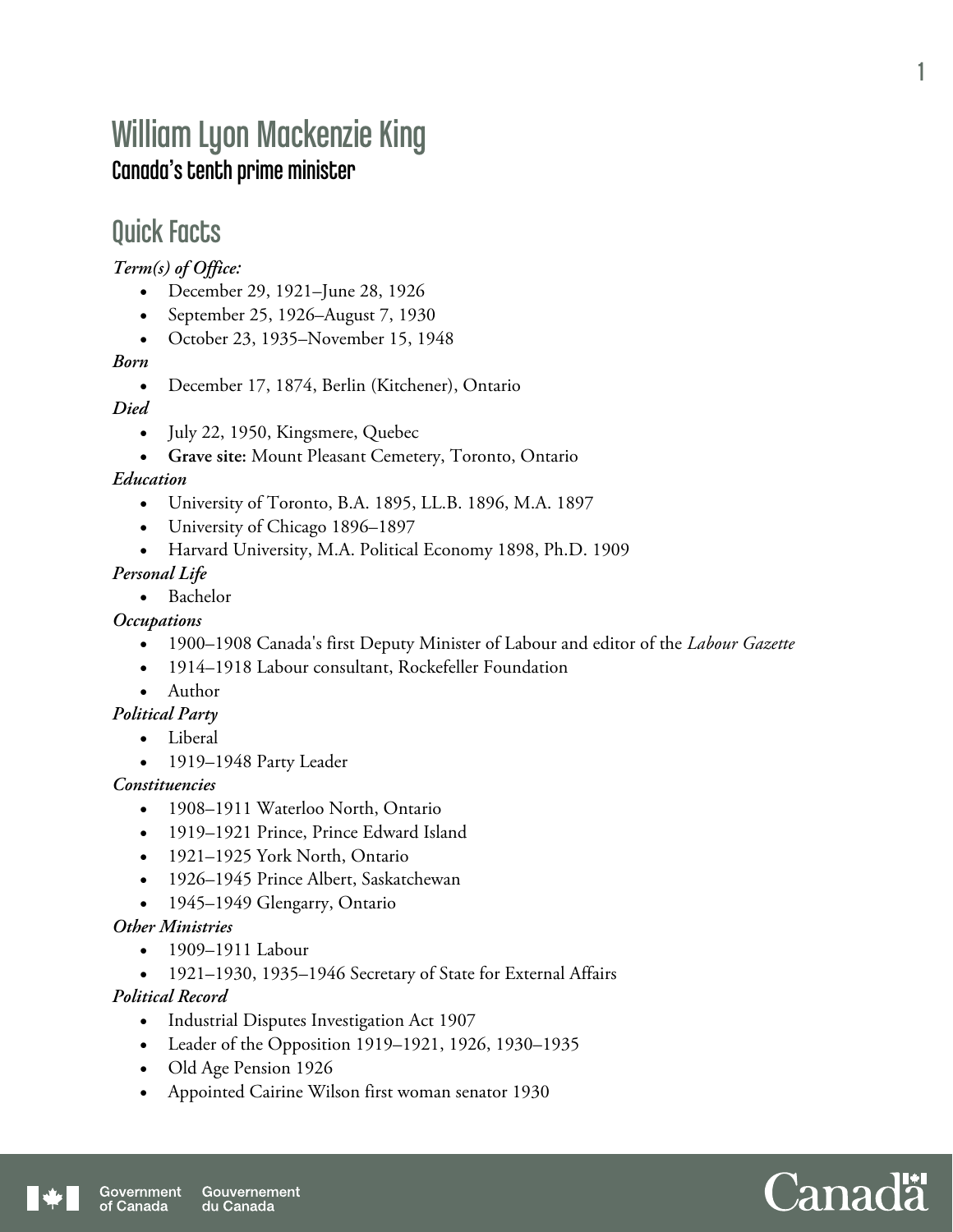- Rowell-Sirois Commission on Dominion-Provincial Relations 1937
- Led Canada as prime minister throughout Second World War 1939–1945
- National Resources Mobilization Act 1940
- Unemployment Insurance 1940
- National Plebiscite on Conscription 1942
- Construction of the Alaska Highway 1942–1943
- Family Allowances Act 1944

## **Biography**

*It is what we prevent, rather than what we do that counts most in Government.*—Mackenzie King, August 26, 1936

This statement sums up best the secret of Mackenzie King's success as prime minister. King's record as prime minister is sometimes difficult to assess. He had no captivating image, he gave no spellbinding speeches, and he championed no radical platform. He is remembered for his mild-mannered, passive compromise and conciliation. Yet Mackenzie King led Canada for a total of 22 years, through half the Depression and all of the Second World War. Like every other prime minister, he had to possess ambition, stamina and determination to become prime minister and, in spite of appearances, his accomplishments in that role required political acuity, decisiveness and faultless judgement.

William Lyon Mackenzie King was born in Berlin (later renamed Kitchener), Ontario in 1874. His father was a lawyer and his maternal grandfather was William Lyon Mackenzie, leader of the 1837 Rebellion in Upper Canada. From an early age, King identified with his grandfather, an association that influenced him throughout his political life.

King studied economics and law at the University of Toronto and the University of Chicago. After graduating with an M.A. in 1897, he pursued his studies at Harvard. In 1900, he entered the civil service and became Deputy Minister of the new Department of Labour. King joined the Liberal party and won a seat in the 1908 election. The following year he was appointed Minister of Labour in Prime Minister Sir Wilfrid Laurier's Cabinet.

After he lost his seat in the 1911 election, King worked as a labour consultant for the Rockefeller Foundation in the United States. He ran and lost again in the 1917 election. Unlike most Englishspeaking Liberals, he stood by Laurier in opposition to conscription.

In 1919, King was elected leader of the Liberal party in the first leadership convention held in Canada. The party was still bitterly divided, with some Liberals in the Union government and some in Opposition. King's stand on conscription two years before won him the loyalty of Quebec.

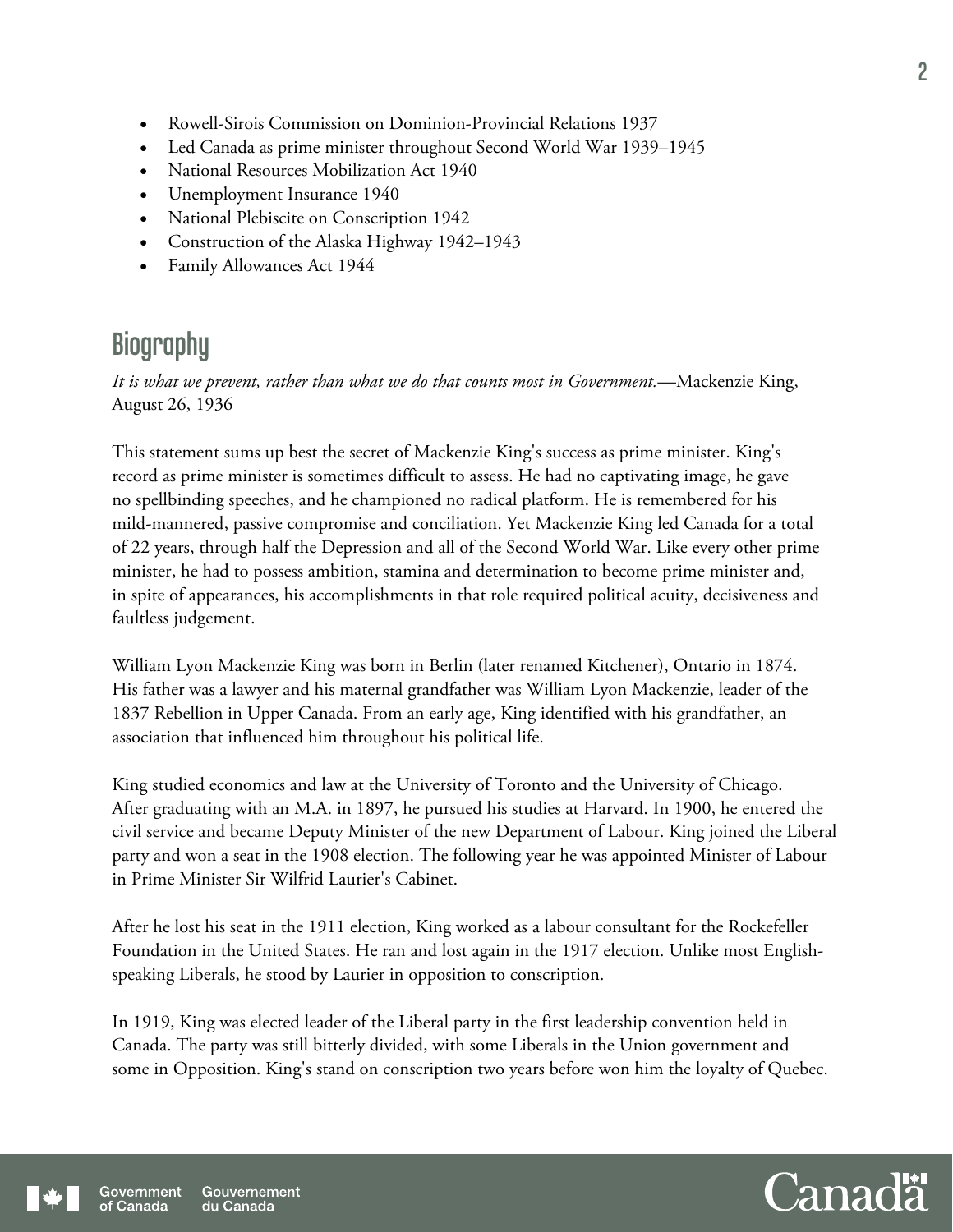Furthermore his skills as a conciliator were well developed by his labour experience and he put them to good use rebuilding the party. The Liberals won the 1921 election.

The contentious issue of King's first term of office was tariffs and freight rates. King reduced them, but not enough to satisfy the prairie farmers, who gave their support to the Progressives, a new political party formed to represent their interests. After the 1925 election, King could maintain his majority only with their support. The Liberals lost a vote of confidence the following year. The Governor General refused King's request to dissolve Parliament and called on Arthur Meighen, Leader of the Opposition to form the government. However, this lasted only four days, until King called for a vote on the constitutional right of Meighen to govern. The Conservatives lost the vote and an election was called.

Despite a recently uncovered scandal involving the Liberal Minister of Customs, King and his party won the 1926 election. He took advantage of the prosperity of the late 1920s to reduce the war debt and to introduce an old-age pension scheme. Although the Liberals lost the 1930 election, it was to their benefit in the long run. The worst years of the Depression were associated with the Conservatives. The Liberals were reinstated in government in 1935.

King led the nation through the Second World War, during which Canada contributed food supplies, financial aid, the British Commonwealth Air Training Plan, ships, aircraft, tanks and over a million Canadian troops to the Allied cause. The close friendship of King with British Prime Minister Winston Churchill and U.S. President F. D. Roosevelt was one of the cornerstones of the Allied effort. One of the secrets of King's success as a leader was his ability to recognize the talents of his party members. He filled his Cabinet with extremely capable men and delegated to them the authority to carry out their tasks.

National unity was King's most important goal. He recognized that this did not mean forcing all Canadians to espouse one single vision, but accommodating a multitude of differing, and sometimes conflicting, viewpoints. It was this wisdom and his ability to compromise that allowed King to successfully negotiate the issue of conscription in 1944 and avoid the divisiveness of 1917.

As part of his ideals on social reform, King introduced unemployment insurance in 1940 and family allowance in 1944. Perhaps the most significant indication of King's success as prime minister is the fact that upon his retirement in 1948, his successor, Louis St. Laurent, won an election the following year and kept the Liberals in power for another eight years. Politics had been King's life and an exhausting one at that; he died in 1950, less than two years after retiring.



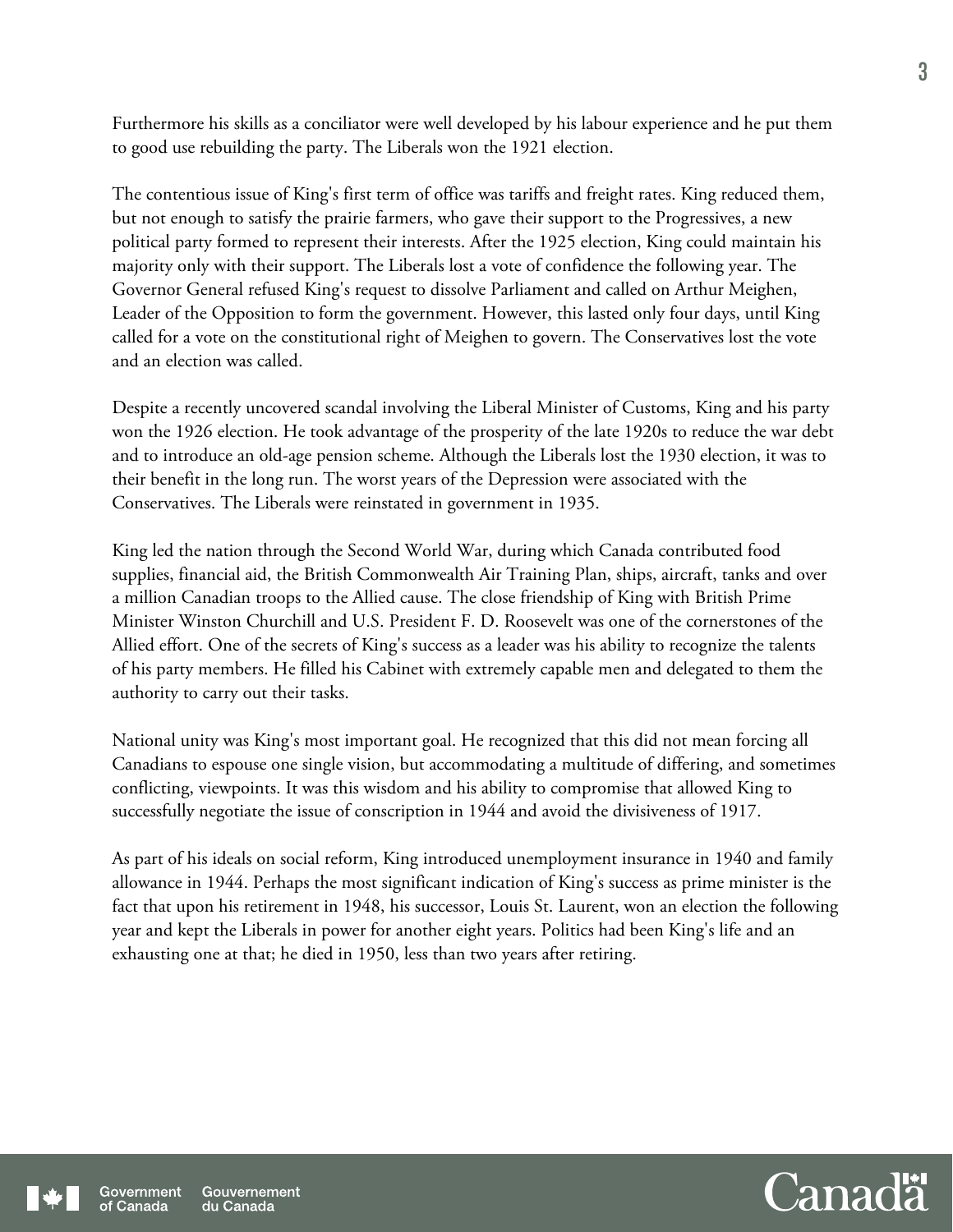### International Relations

In 1923, the Canadians and Americans worked out an agreement concerning fishing rights in the North Pacific, known as the Halibut Treaty, the first treaty independently negotiated and signed by the Canadian government. The British wanted to co-sign the agreement, but King insisted that this matter concerned only Canada and the United States; the British acquiesced.

The Chinese Immigration Act, introduced in 1885, was intended to discourage immigrants from China by charging each immigrant with a head tax of \$50; in 1900 this was increased to \$100 and in 1903 to \$500. This tax was abolished in 1923, and replaced with the Chinese Exclusion Act, which essentially closed the doors to the Chinese by restricting their admission to Canada.

Between 1925 and 1929, Canada opened diplomatic posts in Geneva, Washington and Tokyo. King raised the status of the Commissioner General in Paris by making the position equal to a minister in 1928.

King played an active part in the Imperial Conference of 1926. The conference concluded with the Balfour Report, which declared that the Dominions were "autonomous communities within the British Empire, equal in status, in no way subordinate one to another…." This declaration led to the Statute of Westminster of 1931.

With the stock market crash of 1929 and the resulting economic depression of the 1930s, many people were out of work and unemployment insurance did not exist yet. Therefore Canadians didn't want new immigrants to take jobs away from them, so the government took steps to reduce immigration and even deported those immigrants that no longer had jobs. At that time, Canada did not have a clear policy on refugees, a subject eventually addressed at the Evian Conference of 1938.

When Germany invaded Poland in September 1939, Canada declared war against the Axis Powers (Germany, Italy and Japan) independently of Great Britain's declaration. During the war, more than a million Canadians served in the armed forces. King hosted two conferences at which the British prime minister, Winston Churchill, and the American president, Franklin D. Roosevelt, met on Canadian soil, in Quebec City, in 1943 and 1944.

In December 1941, after Japan attacked the Americans at Pearl Harbor, Canadians of Japanese descent were sent to forced-labour internment camps for the duration of the war. Because they were viewed as enemy aliens, Japanese Canadians had their property and businesses confiscated. After the war, internees were given the choice of moving east of the Rocky Mountains or to Japan. They became enfranchised citizens again in 1949, but new immigrants from Japan were barred from entering Canada until 1967, when the immigration points system was introduced.

When fascist Italy entered the Second World War in June 1940, the War Measures Act allowed the government to designate Italian Canadians and Canadian fascist sympathizers as enemy aliens.

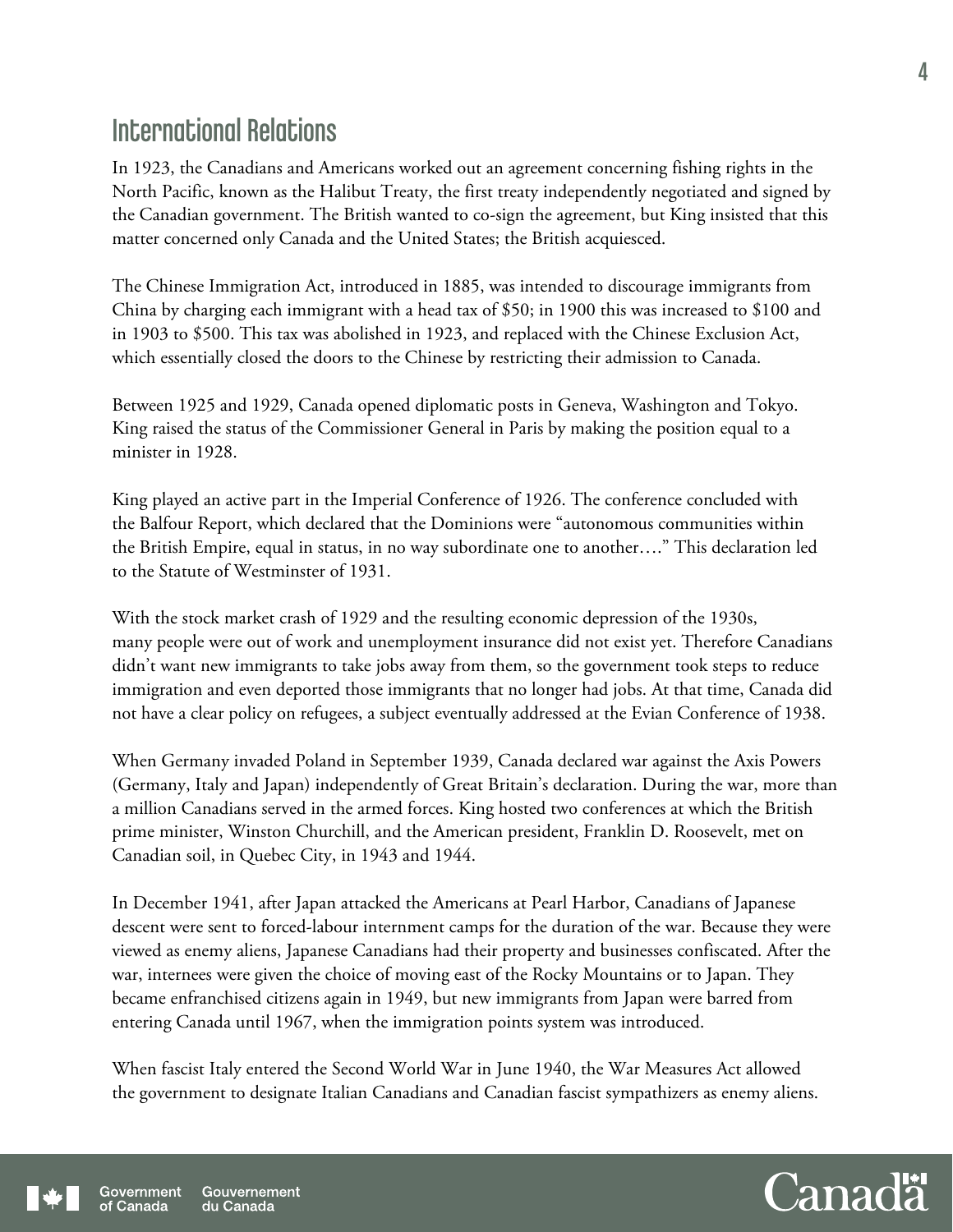By October 1940, many were sent to internment camps and the Office of the Custodian of Alien Property was authorized to confiscate their properties.

King signed the United Nations Charter on behalf of Canada, in San Francisco, June 26, 1945.

In 1946, King appointed the Minister of Justice, Louis St. Laurent, to be Secretary of State for External Affairs, the first time this position had been held by someone other than the prime minister.

In part due to the participation of Chinese immigrants who enlisted to fight for Canada in the Second World War, the Chinese Exclusion Act was revoked in 1947. When the Canadian Citizenship Act came into effect January 1, 1947, the Chinese immigrants were finally recognized as Canadian citizens and allowed to vote.

### **Anecdote**

### Will the real Mackenzie King please stand up?

For no other leader in Canadian politics was the dichotomy between public and private self more striking than with William Lyon Mackenzie King. His public image, the one for which so many Canadians repeatedly voted, was a dull, mild-mannered conciliator. Against "thunderers" like R. B. Bennett and the relentlessly logical Arthur Meighen, King was a quiet, safe and comfortably vague alternative.

Yet King led Canada for 22 years, through half the Depression and the whole of the Second World War. Such an accomplishment required political acuity, decisiveness and occasionally ruthlessness, all of which King was capable! And behind the image of the stuffy bachelor, King was a spiritualist. Caught up in the fad of spiritualism in the 1920s, King continued to hold séances throughout his life. With a few close friends and sometimes a medium, King regularly communicated with the spirits of his mother (to whom he was excessively devoted), his grandfather (the leader of the 1837 Rebellion, William Lyon Mackenzie), his predecessor Sir Wilfrid Laurier, the great 19th-century British Liberal Prime Minister Gladstone, as well as the saints Luke and John, all of who advised him on his career and politics!

While King was alive, of course, few had any inkling of this other side of his life. However, he kept a diary in which he recorded his activities with those of this world and the next.



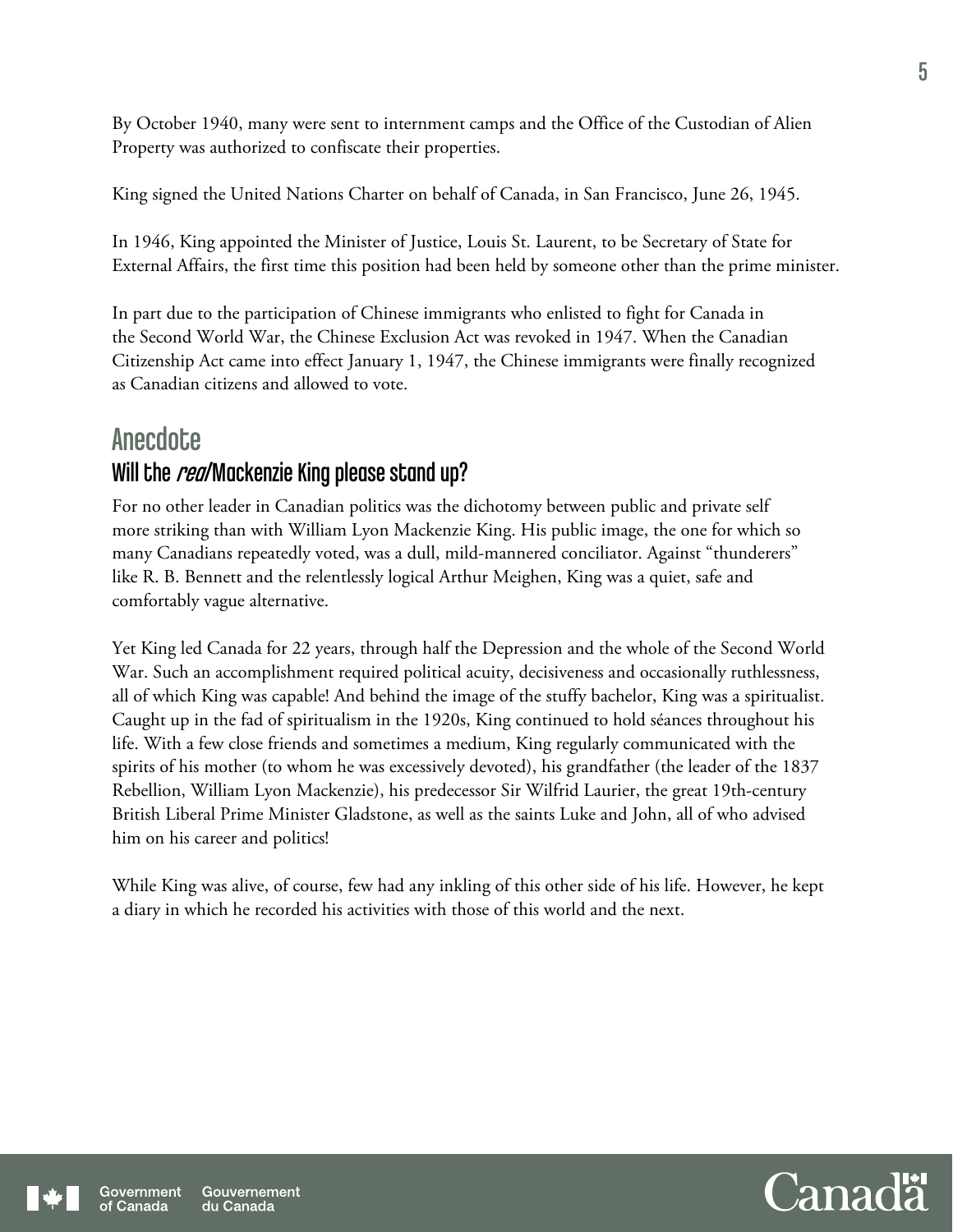### **Bibliography**

Bertrand, Luc. *L'énigmatique Mackenzie King.* Vanier, Ont.: Éditions L'Interligne, 2000.

*Canada's Prime Ministers, 1867–1994.* [Ottawa]: National Archives of Canada, 1994.

*Canada's Prime Ministers, 1867–1994: Biographies and Anecdotes.* [Ottawa]: National Archives of Canada, [1994].

Carbone, Stanislao. *The Streets Were Not Paved With Gold: A Social History of Italians in Winnipeg.*  Manitoba Italian Heritage Committee, 1993.

Dawson, Robert MacGregor. *William Lyon Mackenzie King: A Political Biography*. [Toronto]: University of Toronto Press, 1958–.

Ferns, H. S. *The Age of Mackenzie King.* Toronto: J. Lorimer, 1976.

Granatstein, J. L., ed. *Mackenzie King: His Life and World*. Toronto: McGraw-Hill Ryerson, 1977.

——. *W. L. Mackenzie King*. Don Mills, Ont.: Fitzhenry & Whiteside, 1976.

——. *Canada's War: The Politics of the Mackenzie King Government.* Toronto: University of Toronto Press, 1990.

Granatstein, J.L. and Norman Hillmer. *Prime Ministers: Ranking Canada's Leaders*. Toronto: Harper Collins, 1999.

Henderson, George F. (George Fletcher). *W. L. Mackenzie King: A Bibliography and Research Guide.* Toronto: University of Toronto Press, 1998.

Hutchison, Bruce. *The Incredible Canadian: A Candid Portrait of Mackenzie King: his works, his times, and his nation*. Don Mills, Ont.: Longmans Canada, 1970, 1952.

King, William Lyon Mackenzie. *The Mackenzie King Diaries, 1932–1949* [microform]. Toronto: University of Toronto Press, 1980.

Ludwig, Emil. *Mackenzie King: esquisse d'un portrait.* Montréal: L'Arbre, [1944].

National Capital Commission. *Mackenzie King Estate*. Modified June 11, 2008. http://www.nccccn.gc.ca/king (October 22, 2009)